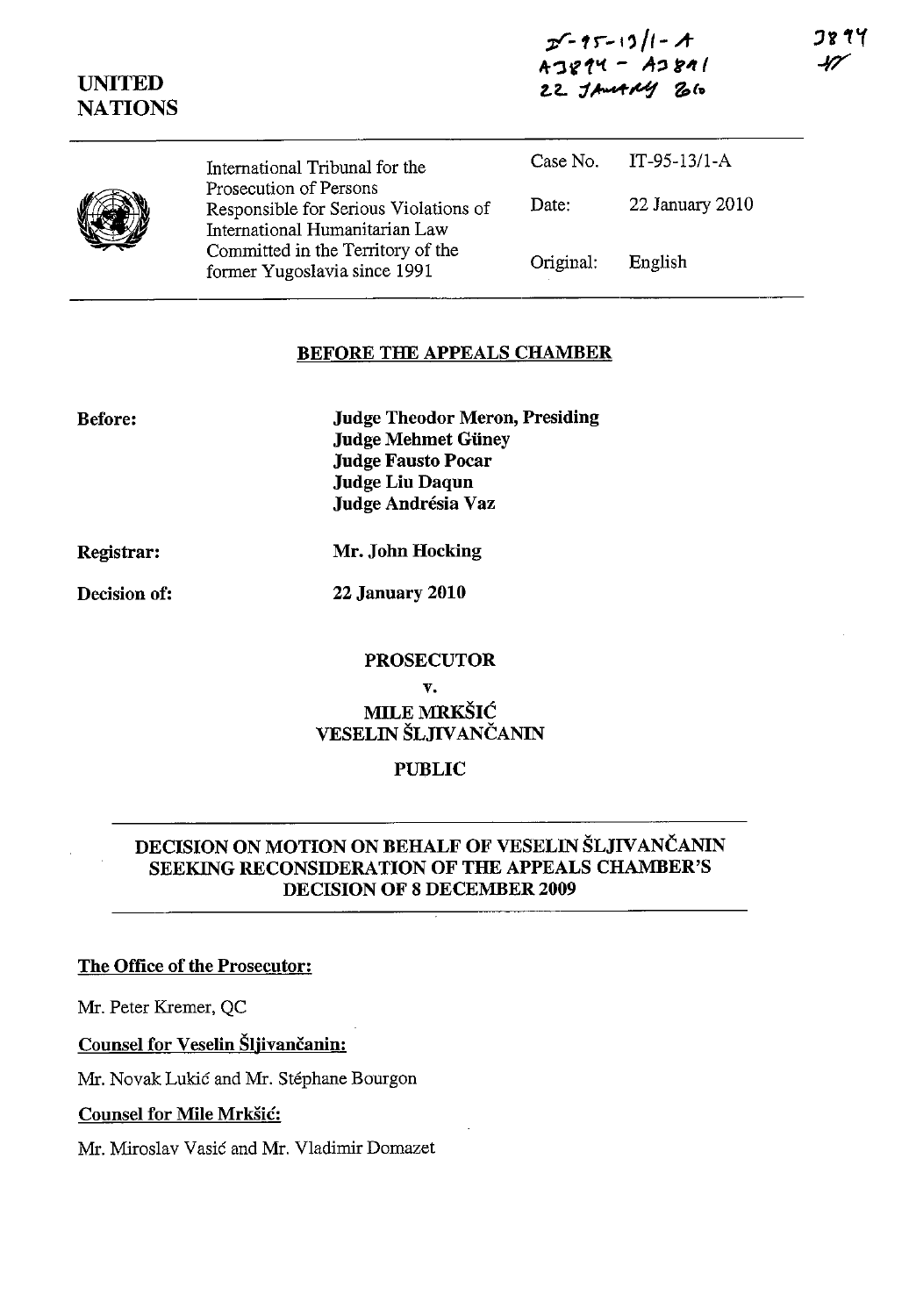**THE APPEALS CHAMBER** of the International Tribunal for the Prosecution of Persons Responsible for Serious Violations of International Humanitarian Law Committed in the Territory of the former Yugoslavia since 1991 ("Appeals Chamber" and "International Tribunal" respectively);

**RECALLING** that on 5 May 2009, the Appeals Chamber issued a final judgement that affirmed Veselin Šljivančanin's ("Šljivančanin") conviction under Count 7 of the Indictment for aiding and abetting torture; by majority quashed his acquittal under Count 4 of the Indictment for aiding and abetting murder and entered a conviction under this count; found that the Trial Chamber's original sentence of five years imprisonment for aiding and abetting torture was inadequate and quashed that sentence; and by majority sentenced him to a total of 17 years imprisonment;<sup>1</sup>

**RECALLING** that on 8 December 2009, the Appeals Chamber unanimously issued its "Decision on Motion on Behalf of Veselin Šljivančanin Seeking Reconsideration of the Judgement Rendered by the Appeals Chamber on 5 May 2009 - or an Alternative Remedy" ("Impugned Decision"), in which it rejected a request by Šljivančanin to reconsider the Appeal Judgement or provide alternative remedies;<sup>2</sup>

**BEING SEISED** of the "Motion on Behalf of Veselin Šljivančanin Seeking Reconsideration of the Appeals Chamber's Decision of 8 December 2009" ("Motion") filed by Šljivančanin on 7 January 2010;

**NOTING** that the Motion invites the Appeals Chamber to reconsider the Impugned Decision, contending that: (a) there has been a change in circumstances;<sup>3</sup> and (b) the Impugned Decision's reasoning is insufficient;<sup>4</sup>

**NOTING** the "Prosecution's Response to 'Motion on Behalf of Veselin Šljivančanin Seeking Reconsideration of the Appeals Chamber's Decision of 8 December 2009'" ("Response") filed by the Office of the Prosecutor on 18 January 2010;

**NOTING** that the Response maintains that there has been no change in circumstances justifying reconsideration of the Impugned Decision,<sup>5</sup> and contends that the Impugned Decision adequately responded to Šljivančanin's arguments;<sup>6</sup>

<sup>l</sup>Judgement ("Appeal Judgement"), 5 May 2009, pp. 169-70; *see also id.,* para. 132.

<sup>2</sup> Impugned Decision, pp. 2-3.

Motion, paras 15-21.

*<sup>4</sup> Id.,* paras 22-33.

Response, paras 4-6.

*<sup>,</sup> Id.,* paras 7-9.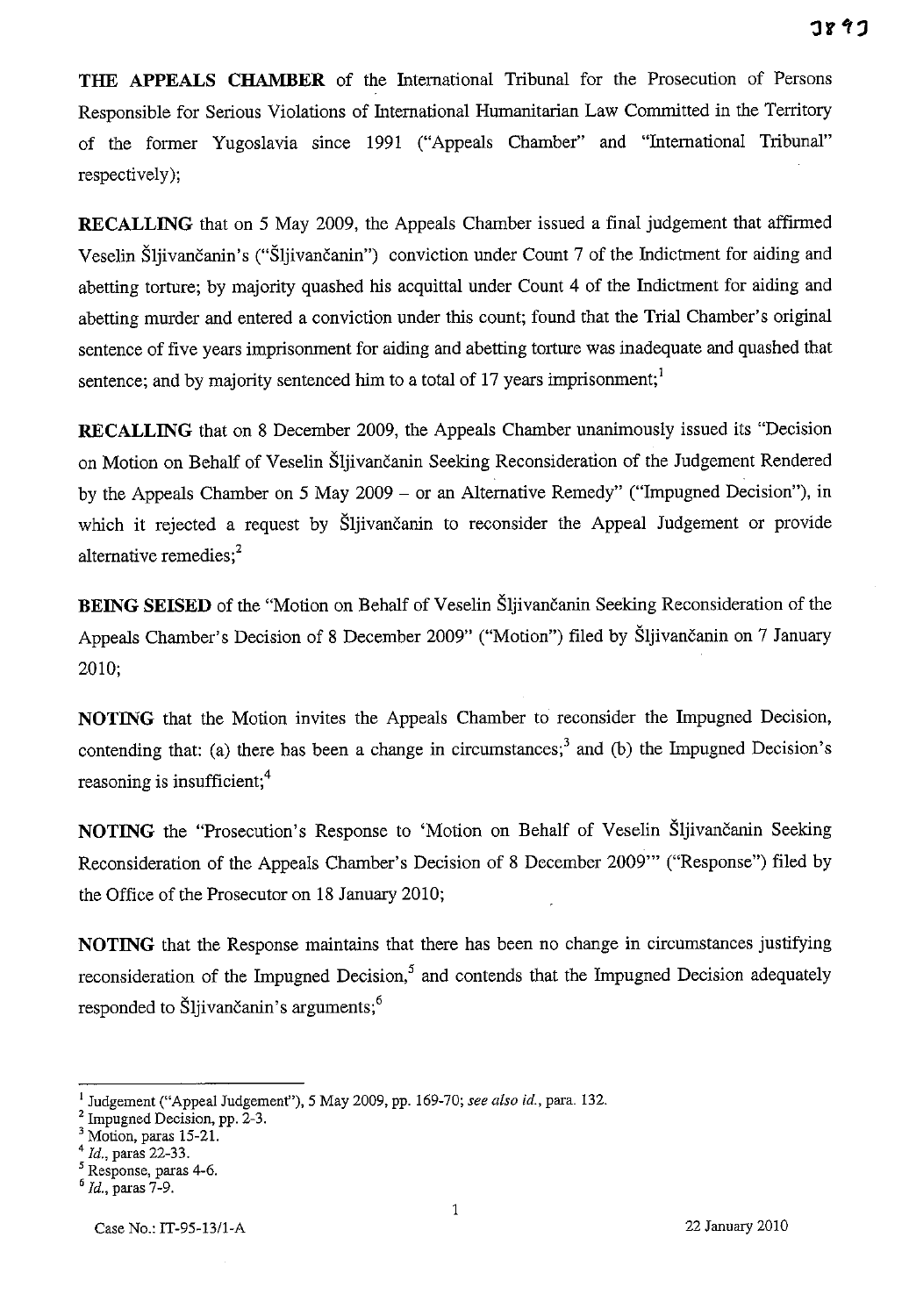**CONSIDERING** that the Appeals Chamber may only reconsider its own non-final decisions where the appellant demonstrates a clear error of reasoning or the existence of new circumstances that iustify reconsideration in order to avoid injustice;<sup>7</sup>

**NOTING** that Šljivančanin's assertion of new circumstances warranting reconsideration partly rests on a letter from the Serbian National Council for Cooperation with the International Criminal Tribunal for the former Yugoslavia ("National Council") to the President of the International Tribunal, expressing the view that the Appeals Chamber should reconsider the Appeal Judgement;<sup>8</sup>

**CONSIDERING** that the Letter falls far short of constituting new circumstances that would warrant reconsideration, as it merely repeats Šljivančanin's previously rejected legal arguments;<sup>9</sup>

**NOTING** that Šljivančanin contends that the Impugned Decision fails to address a number of issues he raised:<sup>10</sup>

**CONSIDERING** that the Impugned Decision sufficiently addressed all of the arguments advanced by Šliivančanin,<sup>11</sup> and that he has failed to provide any convincing explanation for why the reasoning contained in the Impugned Decision is inadequate;

**CONSIDERING** moreover that the Impugned Decision is a final decision in that it denies the competence of the Appeals Chamber to reconsider a final judgement;

# **FOR THE FOREGOING REASONS,**

**DISMISSES** the Motion in its entirety.

<sup>7</sup>*Prosecutor v.* Momčilo *Krajišnik,* Case No. IT-00-39-A, Decision on "Motion by Momcilo Krajisnik *[sic]* for Reconsideration of the Appellate Chamber's Decision of September 11, 2007", 27 September 2007, pp. 1-2 (granting request for reconsideration of decision on time limit). See also Prosecutor v. Enver Hadžihasanović & Amir Kuruba, ·Case No. IT-01-47-A, Decision on Appellant's Motion for Reconsideration and Extension of Time Lintits, 30 January 2007, para. 9 (denying request for reconsideration of decision on word lintit); *Eliezer Niyitegeka v. The Prosecutor,*  Case No. ICTR-96-14-R, Decision on Request for Reconsideration of the Decision on Request for Review, 27 September 2006, pp. 2-3 (denying request for reconsideration of a review decision). This power to reconsider does not extend, however, to final judgements. *See* Impugned Decision, p. 2 *(quotingProsecutor v. Zoran* Žigić, Case No. IT-98- 30/l-A, Decision on Zoran Žigić's "Motion for Reconsideration of Appeals Chamber Judgement IT-98-3011-A Delivered on 28 February 2005", 26 June 2006, para. 9).

<sup>,</sup> Motion, paras 1, 15. *See also* Letter from Rasim Ljajić, President of the National Council, to Judge Patrick Robinson. President of the International Tribunal, 18 December 2009 ("Letter").

*<sup>9</sup> Compare* Motion on Behalf of Veselin Šljivančanin Seeking Reconsideration of the Judgment *[sic]* Rendered by the Appeals Chamber on 5 May 2009 - or an Alternative Remedy, 13 November 2009, paras 22-29, 164-165, *with* Letter. *Cf. Prosecutor v. Jadranko Prlić et al., Case No. IT-04-74-AR73.16, Decision on Jadranko Prlić's Interlocutory Appeal* Against the *Decision on* Prlić *Defence Motion for Reconsideration of the Decision on Admission of Documentary Evidence* ("Prlić Decision"), 3 November 2009, para. 19 (upholding a Trial Chamber's denial of reconsideration where the appellant had provided new information that "merely add[ed] to the arguments that it had previously submitted" (internal quotation and citation omitted)). The Appeals Chamber also notes that the Impugned **Decision found "it unnecessary to invite or accept appearances or submissions by** *amici curiae".* **Impugned Decision, p.**  3.

<sup>&</sup>lt;sup>10</sup> Motion, paras 15-33.

II *See* Impugned Decision, pp. 2-3.